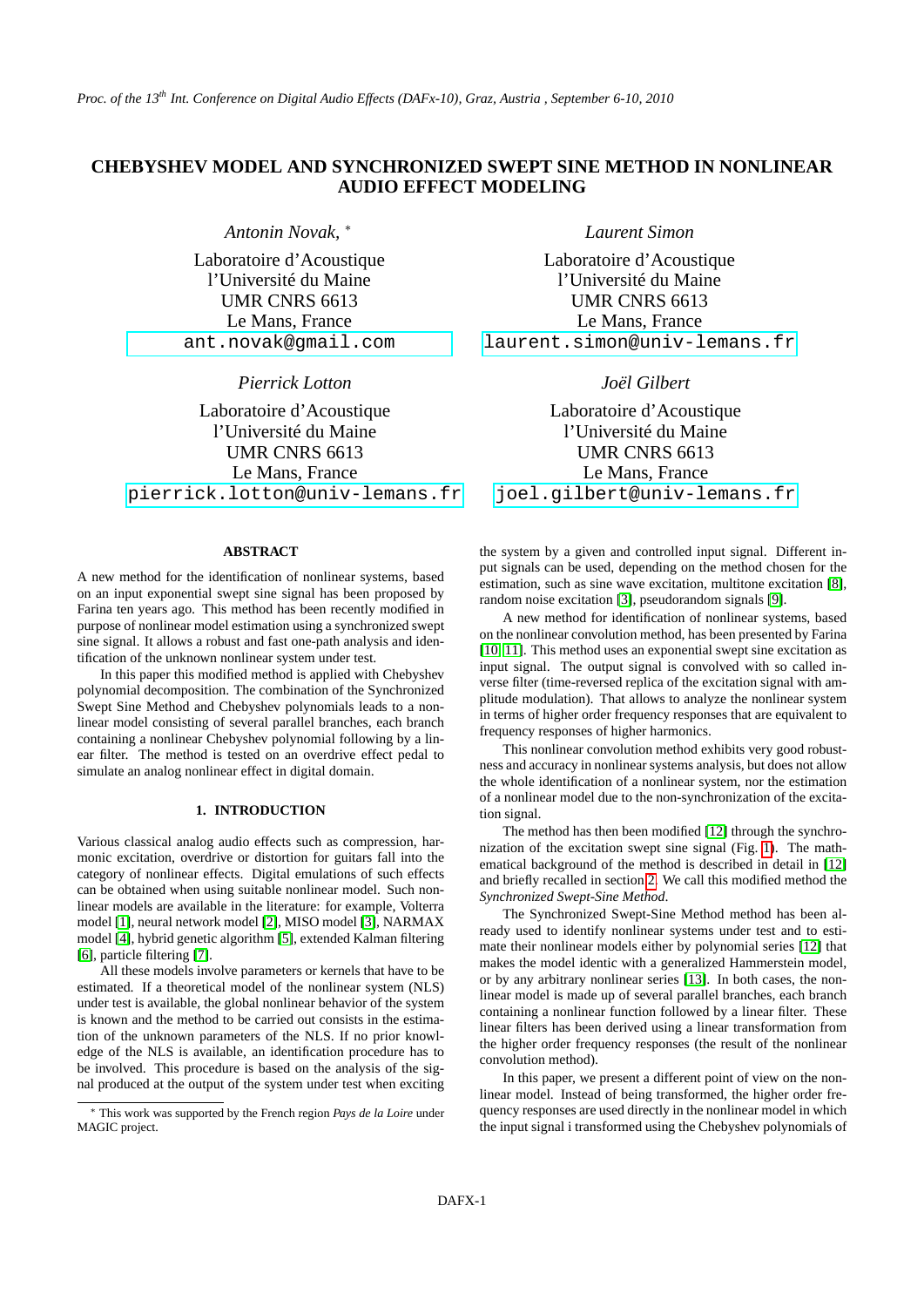

<span id="page-1-0"></span>Figure 1: *Synchronized swept-sine signal*  $x_c(t)$  *in time domain (below), and its associated instantaneous frequency*  $f_i(t)$  *(above).* 

first kind.

The paper is organized as follows. The Synchronized Swept Sine Method method is briefly described in Section [2.](#page-1-1) In Section [3,](#page-1-2) a new approach in modeling nonlinear systems using Chebyshev polynomials in combination with results of the Synchronized Swept Sine Method is described. In Section [4,](#page-2-0) a real audio effect (overdrive effect pedal) is studied to show the efficiency of the method.

## **2. ANALYSIS OF NONLINEAR SYSTEMS**

<span id="page-1-1"></span>The input signal used for identification is an exponential swept sine signal, also called exponential chirp, defined as

<span id="page-1-4"></span>
$$
x_c(t) = \cos\left\{2\pi L \left[\exp\left(\frac{t}{L}\right) - 1\right]\right\},\tag{1}
$$

where

$$
L = \frac{1}{f_1} \text{Round}\left(\frac{\hat{T}f_1}{\ln\left(\frac{f_2}{f_1}\right)}\right),\tag{2}
$$

 $f_1$  and  $f_2$  being start and stop frequencies and  $\hat{T}$  the time duration of the swept-sine signal and Round represents rounding towards nearest integer. The rounding operating allows the synchronization of the excitation signal, depicted in Fig[.1.](#page-1-0) This excitation signal is a strictly monotonic swept sine signal, also called asymptotic signal [\[14,](#page-3-13) [15\]](#page-3-14), whose instantaneous frequency  $f_i(t)$  and the group delay  $t_f(t)$  may be regarded as inverse of each other

$$
f_i(t) = f_1 \exp\left(\frac{t_f}{L}\right),\tag{3}
$$

where  $t_f(t) \equiv t_f \equiv t$  [\[15,](#page-3-14) [12\]](#page-3-11).

The identification of a nonlinear system consists of following steps. First, the response  $y(t)$  of the nonlinear system under test to the excitation signal is acquired. Next, the nonlinear impulse



<span id="page-1-3"></span>Figure 2: *Nonlinear impulse response consisting of several separated impulse responses*  $h_n(t)$ .

response is derived. This nonlinear impulse response is defined as

$$
h(t) = IFT\left\{\frac{Y(f)}{X_c(f)}\right\},\tag{4}
$$

where  $X_c(f)$  is the Fourier Transform (FT) of the excitation signal  $x_c(t)$ , written using the the property of asymptotic signal [\[16\]](#page-3-15) as

$$
X_c(f) = \sqrt{\frac{L}{f}} \exp\left\{j\left[2\pi L\left(f - f_1 - f \ln\frac{f}{f_1}\right) + \frac{\pi}{4}\right]\right\},\tag{5}
$$

 $Y(f)$  is the FT of output signal  $y(t)$  and where IFT is the inverse Fourier Transform. The nonlinear impulse response consists of several separated impulse responses  $h_n(t)$  (Fig. [2\)](#page-1-3). The FT  $H_n(f)$ of each response  $h_n(t)$ ,

$$
H_n(f) = FT\left\{h_n(t)\right\},\tag{6}
$$

represents the higher order frequency response, equivalent to the frequency response of the n−th higher harmonic. These responses  $H_n(f)$  are directly used in the Chebyshev nonlinear model described in the next section.

#### **3. CHEBYSHEV NONLINEAR MODEL**

<span id="page-1-2"></span>In this section, we introduce the nonlinear model based on Chebyshev polynomials. We use the expression *Chebyshev polynomial*



<span id="page-1-5"></span>Figure 3: *Nonlinear model with Chebyshev polynomials*  $T_n(x)$ *and higher order frequency responses (linear filters)*  $H_n(f)$ ,  $n \in$ [1, N]*.*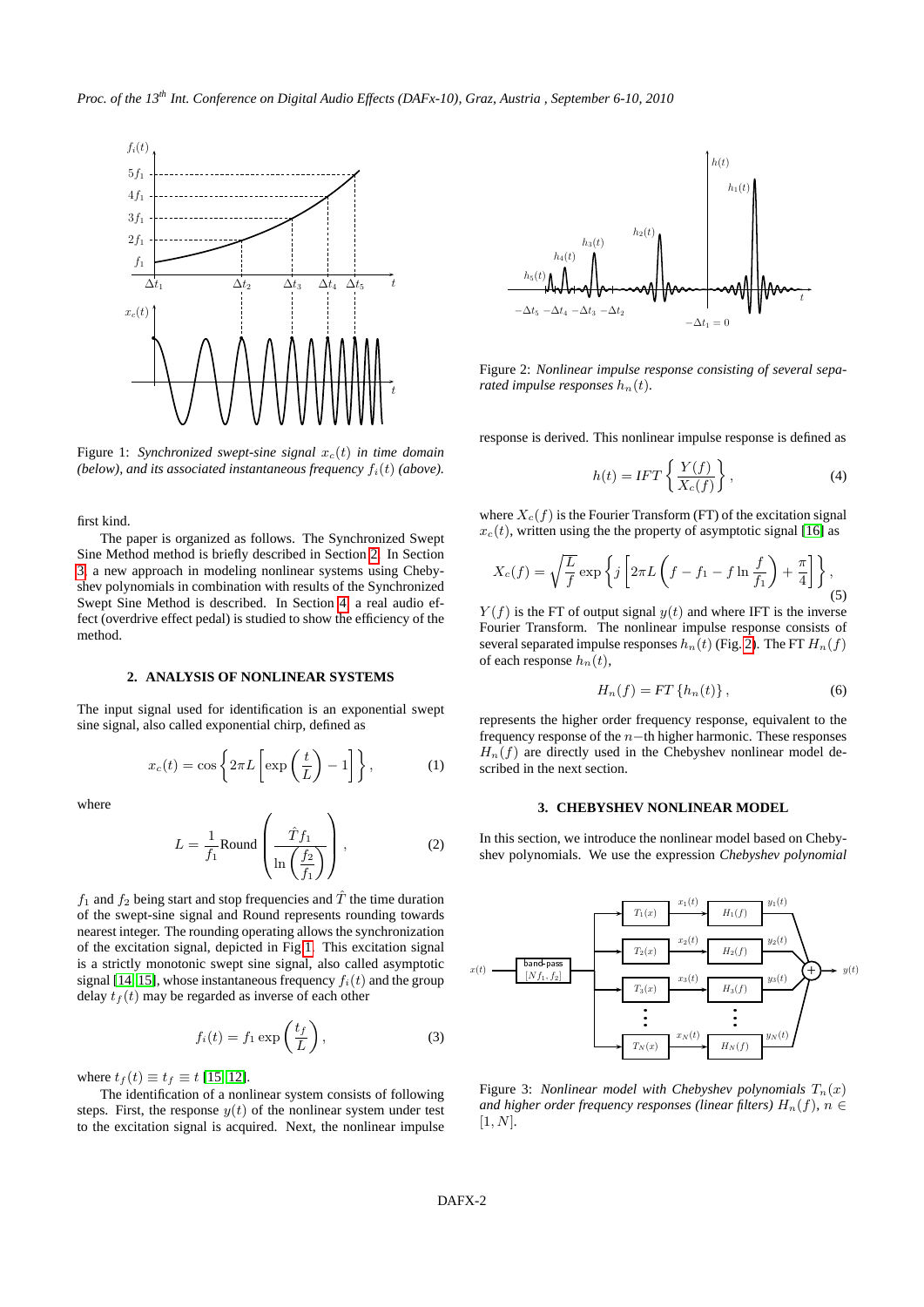

<span id="page-2-2"></span>Figure 4: *Schema of the modeled nonlinear analog device (overdrive effect pedal).*

referring exclusively to the Chebyshev polynomial  $T_n(x)$  of the first kind defined as [\[17\]](#page-3-16)

<span id="page-2-1"></span>
$$
T_n(x) = \cos(n\theta), \quad \text{where } x = \cos(\theta), \tag{7}
$$

and forming a sequence of orthogonal polynomials defined by the recurrence relation

$$
T_n(x) = 2xT_{n-1}(x) - T_{n-2}(x), \quad n = 2, 3, \dots,
$$
 (8)

with the initial conditions

$$
T_1(x) = 1, \quad T_2(x) = x. \tag{9}
$$

Thanks to the property defined in Eq. [\(7\)](#page-2-1), the Chebyshev polynomials  $T_n(x)$  represent a generator producing pure n−th higher harmonics when excited with a signal  $cos(\omega t)$ . When excited with the synchronized swept sine signal  $x_c(t)$  defined in Eq. [\(1\)](#page-1-4), the Chebyshev polynomial  $T_n(x_c(t))$  generates the copy of the excitation signal  $x_c(t)$  with the instantaneous frequency *n*-times higher than the original one.

Fig. [3](#page-1-5) illustrates the schema of the nonlinear model used for identification of nonlinear systems. This model uses the higher order frequency responses  $H_n(f)$  obtained as linear filters and Chebyshev polynomials  $T_n(x)$  as zero memory nonlinear systems. This model exhibits structure similar to the generalized Hammerstein model, with Taylor serie replaced by the Chebyshev one. The parallel branches are preceded by a linear band-pass filter corresponding to the band in which the identification has to be made.



<span id="page-2-3"></span>Figure 5: *Block diagram of the nonlinear model validation.*



<span id="page-2-4"></span>Figure 6: *Comparison between (a) the real overdrive effect pedal output and (b) the model output, for sine wave excitation with*  $f_0 =$ 500  $Hz$  and  $A_0 = 1$  V.

# <span id="page-2-0"></span>**4. NONLINEAR AUDIO EFFECT MODELING**

To test this nonlinear identification method, we choose a nonlinear analog device (overdrive effect pedal), the electronic schema of which is depicted in Fig. [4.](#page-2-2) The setting parameters of the overdrive pedal have been chosen to create a soft nonlinear effect corresponding to the real condition in which the pedal is used.

The experimental measurement consists of two steps: (a) analysis of the nonlinear system under test including the Chebyshev model identification as described in previous section and (b) comparison of the output signals of the model and of the nonlinear system under test when excited with the same signal, in order to validate the estimated model.

For the first step, the measurement conditions are selected as follows: The sampling frequency used for the experiment is